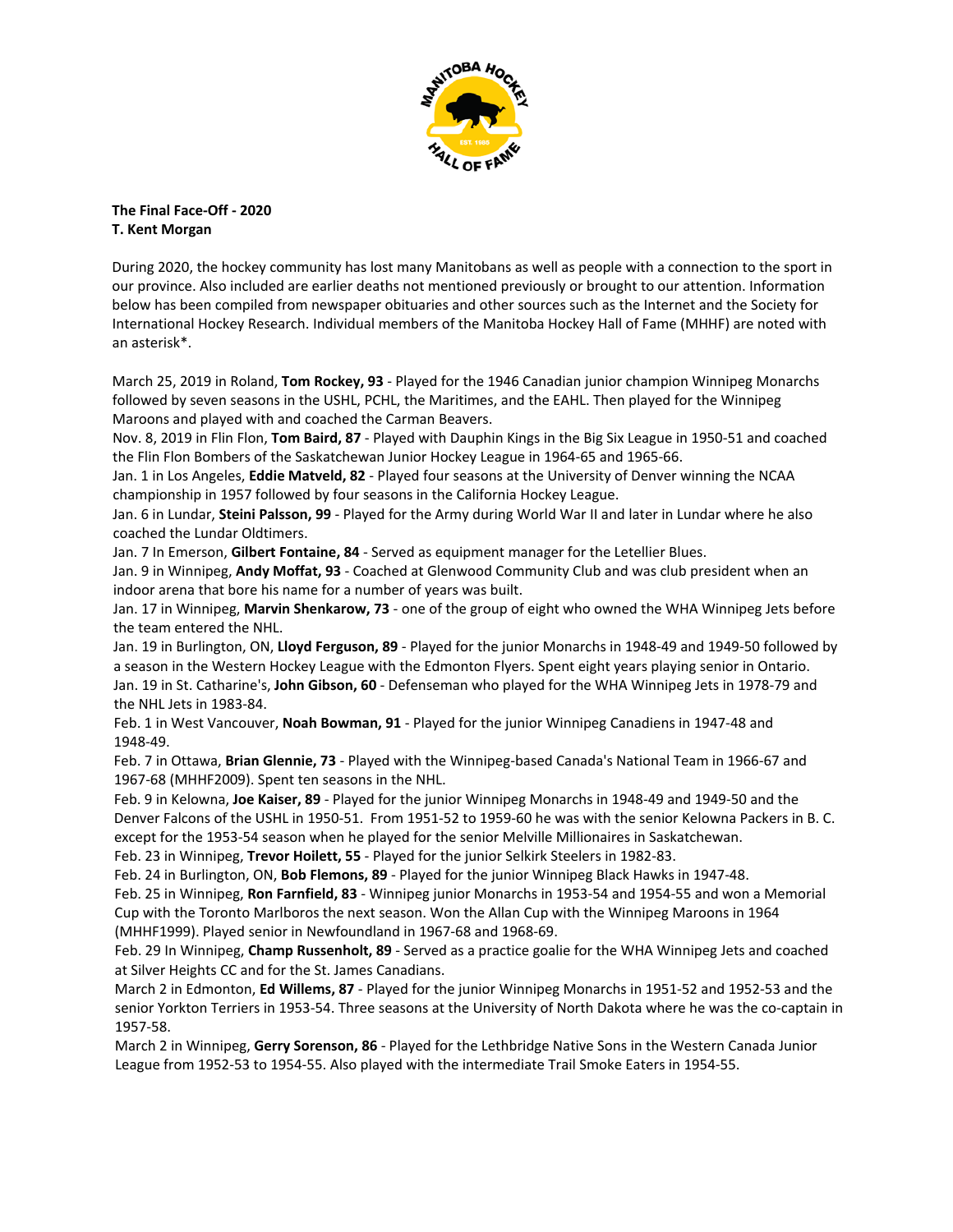

March 5 in Folsom, NJ, **Wayne Kitchen, 75** ‐ played junior for the St. Boniface Canadiens and Winnipeg Braves in the early 1960s followed by six seasons in the EHL with the Long Island Ducks and the Jersey Devils. Later spent two years as an EHL official.

March 10 in Portage la Prairie, **John Hewitt, 66** ‐ Played for the junior Portage Terriers from 1970‐71 to 1972‐73. March 24 in Winnipeg, **Cam Bell, 59** ‐ Played for the junior Portage Terriers in 1977‐78.

March 27 in Winnipeg, **Rick Jenken, 59 ‐** Played for the St. Boniface Riels and the St. Vital Vics of the Manitoba Major Junior Hockey League.

March 30 in Winnipeg, **Bill Barker, 96** ‐ Coached at the Victoria CC and managed the minor hockey Fort Garry Twins and Monarchs.

March 30 in Calgary, **Wayne Hannay, 80** ‐ Brandon‐born player with the junior Wheat Kings in 1958‐59 and the intermediate Cloverleafs the next season. Several years during the 1960s with Red Deer senior teams.

April 9 in Kamloops, BC, **Len Ouellette, 78** ‐ Played for the Prince George Mohawks and Vanderhoof Bears of the Cariboo Intermediate League in the late 1960s and early 1970s.

April 19 in Burlington, ON, **Arnie Folliott, 88** ‐ Played for the junior Winnipeg Canadians and Brandon Wheat Kings in 1950‐51 and the junior Fort William Canadiens the next season.

April 25 in Winnipeg, **Allan Adelman, 87**‐ Played for the midget Winnipeg Monarchs in 1947‐48 and the junior team the following season.

May 1 in Winnipeg, **Bill Maslanko, 87** ‐ Played two seasons with the juvenile Winnipeg Canadians and then junior with the Brandon Wheat Kings from 1950‐51 to 1952‐53. Member of the Brandon team that won the Western Canada Intermediate Championship in 1955.

May 4 In Minnedosa, **Doug Dilts, 78** ‐ Played for the Flin Flon Bombers of the SJHL in 1961‐62 and the senior Yorkton Terriers from 1963‐64 to 1970‐71.

May 8 in Portage la Prairie, **Geno Romanow, 78** ‐ Served as the junior Portage Terriers trainer/equipment manager for more than three decades.

May 25 in Winnipeg, **Len Rebeck** ‐ Played minor hockey at Norquay and Margaret Rose and coached girls hockey at Kelvin CC and in East St. Paul.

May 26 in St. Petersburg, FL, \***Cliff Pennington, 80** ‐ River Heights multi‐sport athlete whose hockey career included winning the SJHL scoring championship in 1958‐59 and playing for Canada in the 1960 Winter Olympics. Pro from 1961‐62 until 1973‐74 in five leagues including time in the NHL with Montreal and Boston. MHHF 2005. May 27 in Calgary, **Wally Gacek, 93** ‐ Played for the junior St. James Canadians in 1942‐43 to 1944‐45. Had three seasons with the University of Michigan winning the NCAA championship 1948. Spent three years with Detroit in the IHL.

June 2 in Winnipeg, **Dwayne Swanson, 59** ‐ Played for the Brandon Travelers in 1977‐78 and the Calgary Wranglers of the WHL the next season.

June 15 in Winnipeg, **Harry Kruger, 79** ‐ Played the 1960‐61 and 1961‐62 seasons with the junior St. Boniface Canadiens and later with the intermediate Riverton Lions. Played in Ravensburg, Germany in the early 1970s. June 30 in Port Alberni, BC, **Jim Hargreaves, 70** ‐ River Heights defenseman who played in the MJHL with the Monarchs and two seasons in the Western Canada Junior League with the Winnipeg Jets. Played pro from 1970‐71 to 1975‐76 including two stints with the Vancouver Canucks of the NHL and the 1973‐74 year with the WHA Jets. July 9 in Orangeville, ON, **Cam Millar, 92** ‐ Played defense with the Monarchs in 1945‐46 when the team won the Memorial Cup and in 1946‐47. With the Nottingham Panthers in England in 1953‐54.

July 16 in Winnipeg, **Steve Klowak, 69** ‐ Won a provincial juvenile championship with CUAC in 1968 and then played in the MJHL with the West Kildonan North Stars.

July 18 in Burnaby, BC, **Jack McIlargey, 68** ‐ Played for the Flin Flon Bombers of the WCHL in 1971‐72. Lengthy pro career as a player and coach.

July 19 in Selkirk, **Maxine Geller, 63 ‐** While principal at Warren Collegiate she helped write, accredit and implement the first high school hockey program as a certified course in Manitoba.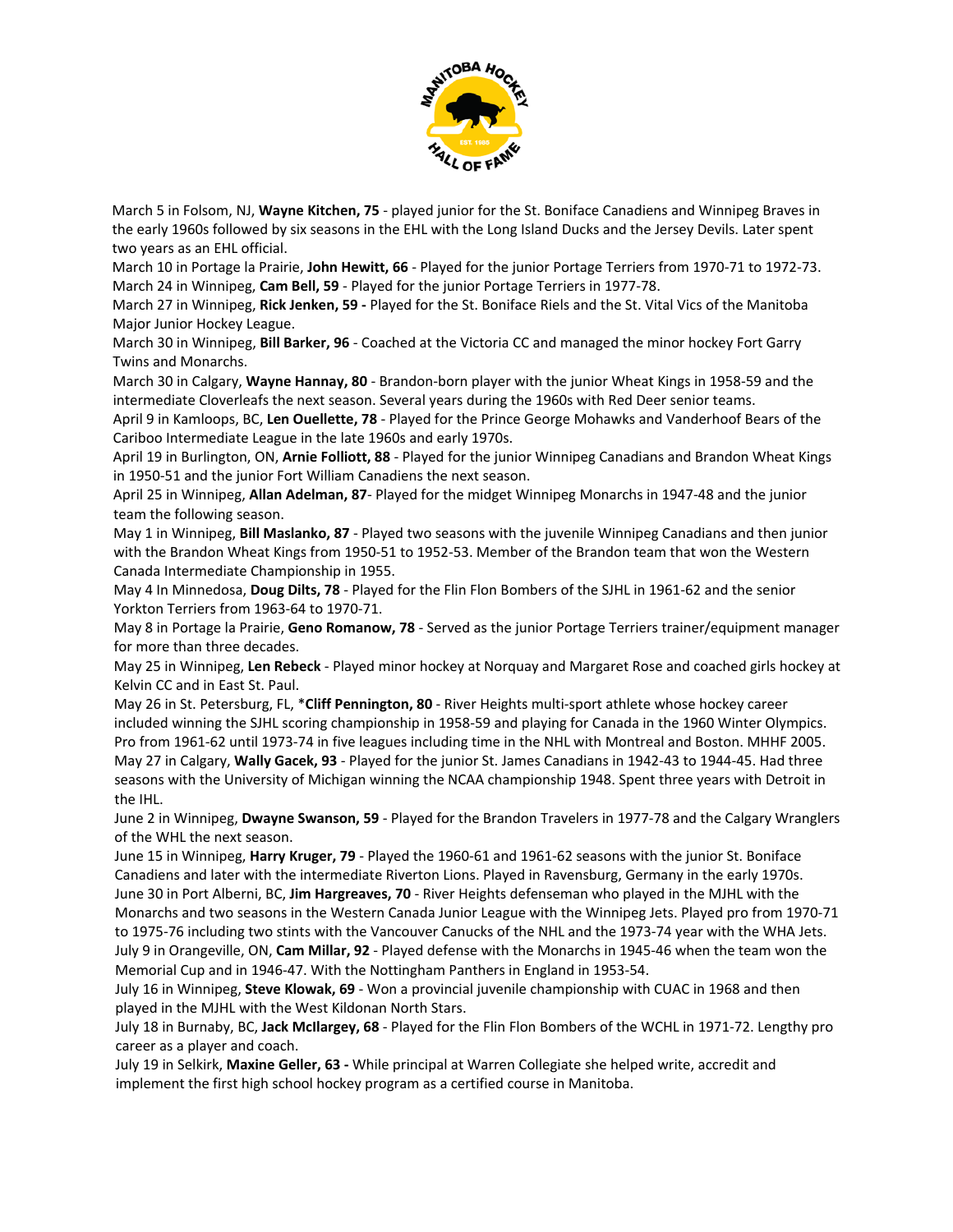

July 20 in Winnipeg, **Jim North, 69** ‐ Played with the junior Monarchs, the University of Manitoba Bisons and the senior St. Boniface Mohawks from the late 1960s to the late 1970s.

July 29 in Winnipeg, **Gene Lakusiak, 78** ‐ Better known as a football player with the Blue Bombers, he played for the Sarnia Junior B Legionnaires from 1958‐59 to 1961‐62 and in 1963‐64 with the Port Huron Flags of the IHL. Aug. 7 in Winnipeg, \***Mike Yaschuk, 97** ‐ With the St. Boniface Athletics in 1941‐42 and 1942‐43 when he led the MJHL in scoring. Later played with the senior Reo Flyers in Winnipeg and Quakers in Saskatoon and the 1949‐50 season with Streatham, the England Hockey League champions. Coached in Norwood and was a co-founder of the senior St. Boniface Mohawks. MHHF 1990.

Aug. 8 in Winnipeg, **Bill Bond, 75** ‐ Played for the Monarchs in the MJHL from 1961‐62 to 1963‐64 and then the next year with the Brandon Wheat Kings who were in the SJHL that season. With the Flin Warriors (MHHF2019), who won the Western intermediate title in 1966. In the IHL and WIHL from 18967‐68 to 1975‐76.

Aug. 17 in Brandon, **Dr. Gary Nowazek, 78** ‐ played for the junior Flin Flon Bombers in 1960‐61.

Aug. 18 in Barrie, ON, \***Dale Hawerchuk, 57** ‐ Won two Memorial Cups with the Cornwall Royals before joining the Jets in 1981 where he starred until 1990 when he was traded to the Buffalo Sabres. Also played in the NHL with St. Louis and Philadelphia. Coached the junior Barrie Colts for nine seasons. MHHF 2001.

Aug. 23 in Kingston, ON, **Bill Burega, 88** ‐ Rugged defenseman who played junior with the Winnipeg Monarchs from 1949‐50 to 1951‐52. His pro career saw him win the QHL championship with the Quebec Aces in 1953‐54, the AHL championship with the Pittsburgh Hornets the next season, and the Western title and the Edinburgh Cup with the Winnipeg Warriors in 1955‐56 (MHHF 2011). Also played four games in the NHL with Toronto that season. Finished career playing senior for the Kingston Aces.

Aug. 26 in Cedar Falls, Iowa, **Dave Mazur, 76** ‐ Played junior for the Brandon Wheat Kings in 1960‐61 and 1961‐62 and then at the University of North Dakota. In the United States Hockey League from 1964‐65 to 1973‐74 primarily with the Waterloo Blackhawks.

Aug. 27 in Barrie ON, Paul Meger, 90 ‐ Born in Saskatchewan, he grew up in Selkirk where he played for the junior and intermediate Fishermen. Pro career with the Montreal Canadiens of the NHL and in the AHL and QHL ran from the 1949‐50 season until November 1954 when he suffered a career‐ending injury in a Canadiens/Boston Bruins game.

Aug. 30 in Winnipeg, **Scotty Hume, 82** ‐ Managed the Oakville Seals in the 1960s and 1970s including the team that won the provincial intermediate A championship in 1971.

Sept. 7 in Winnipeg, **Ted Ranick, 88** ‐ A graduate of the National Hockey Coaches School who coached minor hockey in Winnipeg's North End for many years.

Sept. 11 In Redditt, ON, **Frank Holliday, 86** ‐ Junior with the St. Boniface Canadiens in 1951‐52, 1952‐53 (MMHF 2009) and 1953‐54. Played in 1954‐55 with the Clinton Comets, Johnstown Jets and Toledo Mercurys. Sept. 14 in Lundar, **Neil Thage, 67** ‐ Served as general manager of the Lundar Falcons.

Sept. 18 in Winnipeg, \***Lou Joyal, 87** ‐ Played junior for the Winnipeg Black Hawks and Barons from 1951‐52 to 1953‐54. Except for the 1956‐57 season in IHL with the Fort Wayne Komets, he primarily played for the Winnipeg Maroons (MHHF1999) winning the Allan Cup in 1964. Headed the CASH League for several years and was inducted into the MHHF in 1995 as an official.

Sept. 20 in Puerto Escondido, Mexico, **Ed Rutherford, 93** ‐ One of the founding fathers of the Manitoba Major Junior Hockey League and the Charleswood Hawks team.

Oct. 3 in Winnipeg, **Wilf Beaulieu, 102** ‐ Before his death, he was believed to be the oldest living pro hockey player. His hockey journey that began in Emerson in 1933 took him both east and west and included nine pro games with Portland Buckaroos of the Pacific Coast League. His story is in Ty Dilello's book, *Manitoba Hockey An Oral History.* Oct. 9 in Kenora, ON, **Allie Reynard, 83** ‐ Goalie who played for the Kenora Thistles and won the Canadian intermediate championship with the Warroad Lakers in 1974 (MHHF2011) .

Oct. 10 in Winnipeg, **Lou Marius, 87** ‐ His career in Manitoba saw him play for the junior St. Boniface Canadiens in 1951‐52 and 1952‐53 (MHHF2009) and the intermediate Minnedosa Jets and St. Boniface Seals.